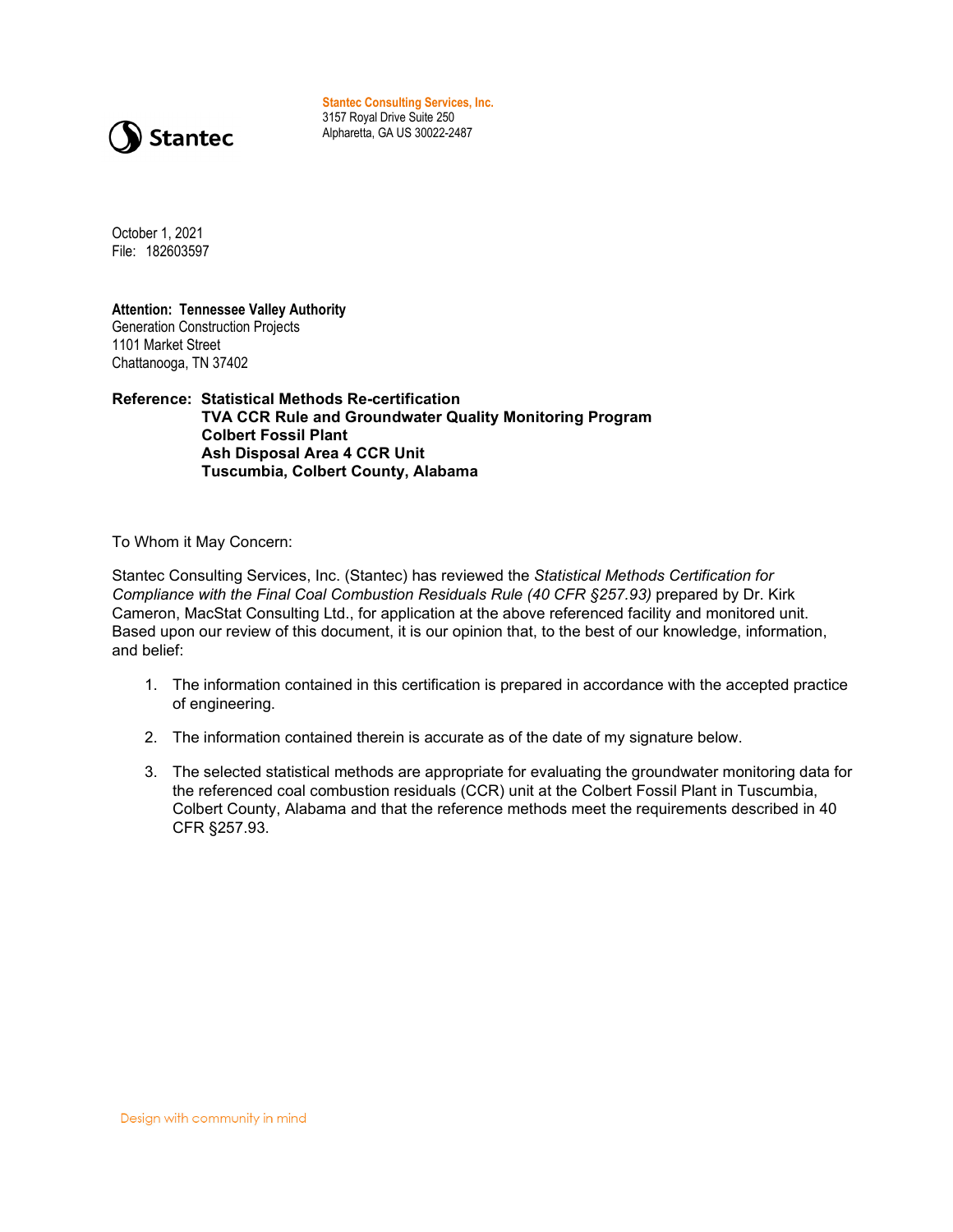October 1, 2021 Tennessee Valley Authority Page 2 of 2

Statistical Methods Re-certification - Ash Disposal Area 4 CCR Unit Tuscumbia, Colbert County, Alabama Reference:

We appreciate this opportunity to be of service to TVA. If we can be of further assistance, please contact us.

Regards,

**Stantec Consulting Services, Inc.** 

in D. Grandf.

Benjamin D. Grove PE, PG Vice President Phone: 678 327 2963 Benjamin.Grove@stantec.com





10/10Attachment: Statistical Methods Re-certification for Compliance with the Final Coal Combustion Residuals Rule (40 CFR 257.93)

dm document2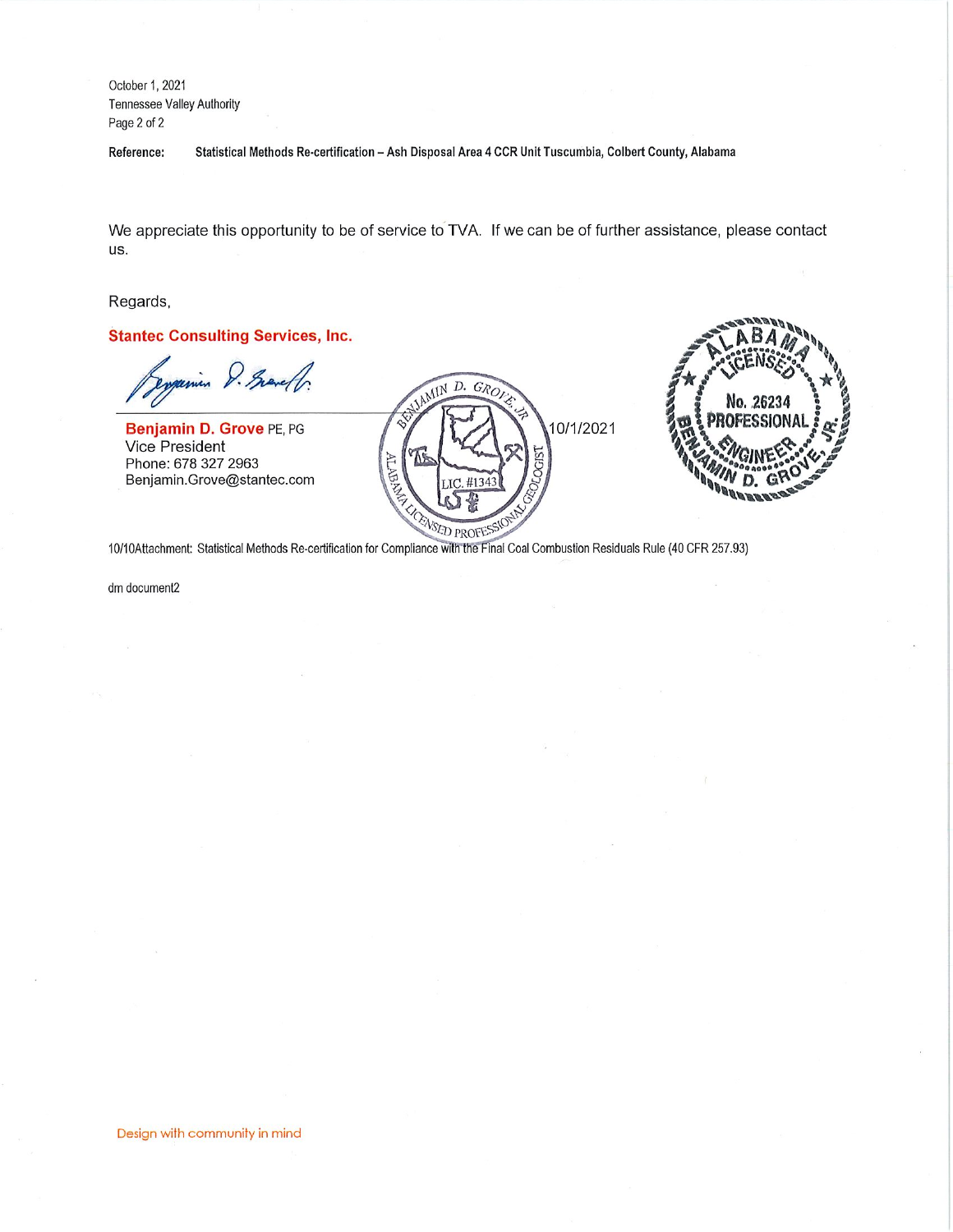## **Statistical Methods Certification for Compliance with the Final Coal Combustion Residuals Rule (40 CFR §257.93)**

**Colbert Fossil Plant CCR Groundwater Monitoring Network: Ash Disposal Area 4 CCR Unit** 

# **1. Introduction**

The U.S. Environmental Protection Agency's (USEPA's) final Coal Combustion Residuals (CCR) Rule establishes a comprehensive set of requirements for the management and disposal of coal ash in landfills and surface impoundments by electric utilities. The Tennessee Valley Authority (TVA) Colbert Fossil Plant (COF), located in Tuscumbia, Colbert County, Alabama, has a closed CCR surface impoundment (Ash Disposal Area 4 CCR Unit, also referred to as Ash Pond 4) that is subject to the CCR Rule.

This report includes a summary of the statistical methodology selected for evaluating groundwater monitoring data at the above mentioned CCR unit and supports compliance with requirements outlined in Sections 257.93(f) and 257.93(g) of the CCR Rule. To develop the most appropriate methods to validate assumptions, evaluate groundwater data, and develop background concentrations, the statistical methodology is based on USEPA's *Unified Guidance* (2009). This Statistical Methods Certification will replace the prior version dated October 16, 2017, prepared by HDR (HDR, 2017).

Groundwater monitoring activities commenced in December 2016 and, at the time of this report, TVA contractors obtained more than the minimally prescribed number of samples (i.e., "eight independent samples for each background and downgradient well") to comply with the initial baseline requirements included in §257.90(b) of the CCR Rule. Detection monitoring was initiated in September 2017 and Ash Disposal Area 4 CCR Unit transitioned to assessment monitoring in July 2018.

Regardless of the current status of the Ash Disposal Area 4 CCR Unit monitoring program, this Statistical Methods Certification describes statistical methods applicable to detection monitoring, assessment monitoring, and corrective action. The statistical method for evaluating groundwater data in detection monitoring described in **Section 3** of this document – prediction limits – is consistent with method/paragraph (3) of Section 257.93(f), which includes a prediction interval procedure. In assessment monitoring or corrective action, the method described in **Section 4** of this document — confidence intervals (and its variant confidence bands) — is consistent with Unified Guidance recommendations and is also justified under method/paragraph (5) of Section 257.93(f), namely "Another statistical method that meets the performance standards of paragraph (g) of this section."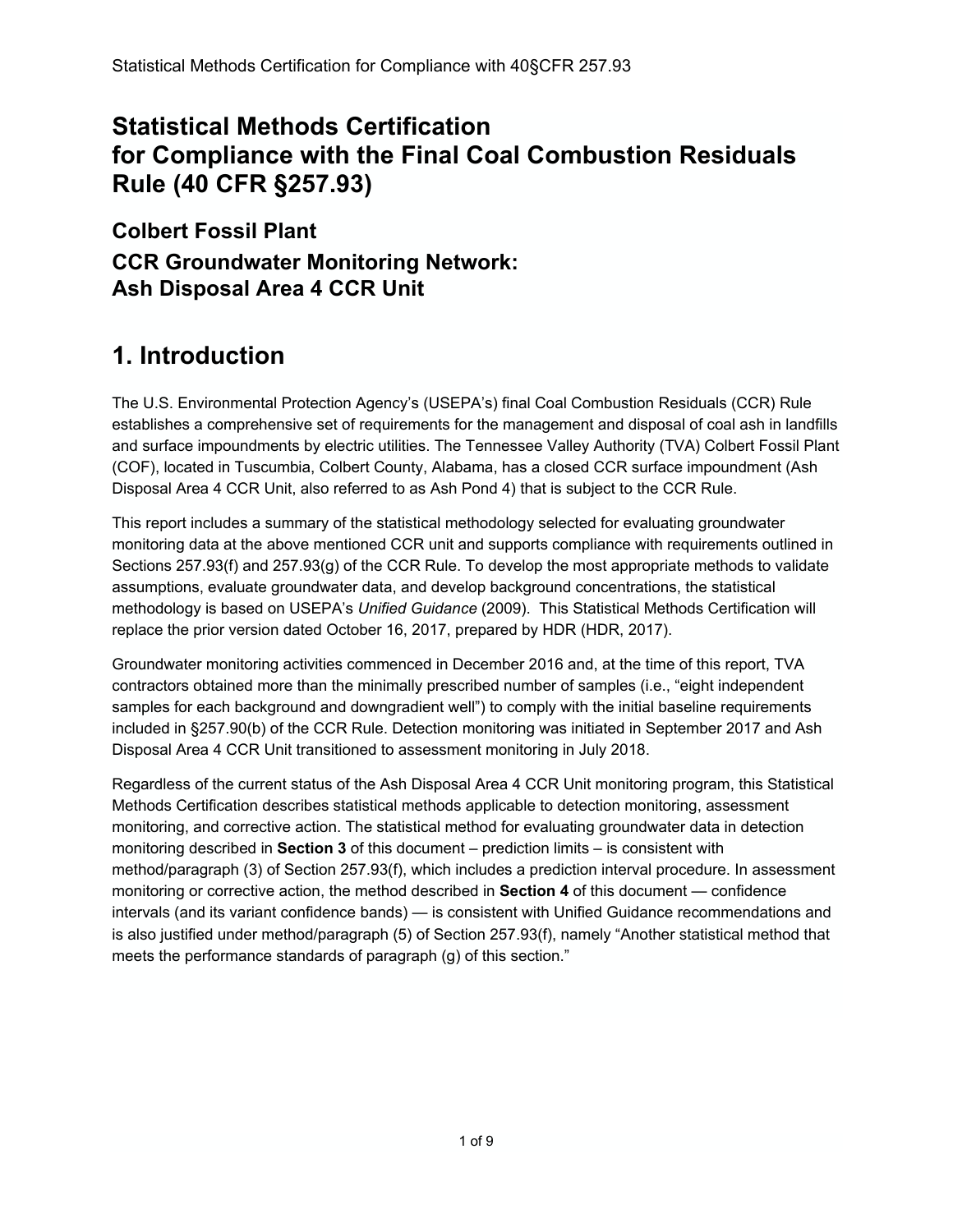## **2. Development of Background**

#### 2.1 Interwell vs. Intrawell

When data from multiple upgradient, background wells are available, a determination will be made as to whether the upgradient data appear to come from the same population or whether there is evidence of statistically significant spatial variation at the facility. Data for each constituent will be plotted using box plots to assist in this determination, allowing concentrations within and across wells to be visualized. Analysis of Variance (ANOVA) will be utilized to statistically evaluate whether or not spatial variation is statistically significant.

Conventionally, interwell statistical tests are used to evaluate whether compliance wells are consistent with, and in the expected range of, background. These tests are generally appropriate when there is no significant spatial variation at the site, and the natural groundwater gradient flows from the upgradient, background wells to the compliance locations. In the event of significant spatial variation among the background wells, it may be reasonable to assume similar variation among the compliance wells, independent of any groundwater contamination. Under such conditions, it may be difficult to make valid interwell comparisons between compliance wells and upgradient, background locations, since apparent differences may reflect natural spatial variability rather than evidence of groundwater contamination.

As an alternative, USEPA's *Unified Guidance* recommends switching from interwell methods to *intrawell* methods when it can be reasonably demonstrated that no pre-existing contamination from current practices or waste management at the regulated facility is present. More generally, intrawell methods may also be needed when there is insufficient data from upgradient background wells or when interwell methods will not adequately address the question of a change in groundwater quality at compliance locations. The latter can occur, for instance, when the uppermost aquifer underlying a site is discontinuous, or when compliance wells are screened in different hydrostratigraphic units.

Intrawell tests compare the most recent sample(s) from a given well to historical measurements at the same well, rapidly detecting changes over time at a given location. When appropriate, intrawell methods remove the confounding factors of spatial variation in well-to-well concentration levels. In these cases, EPA recommends intrawell methods, such as intrawell prediction limits with retesting, as an acceptable alternative to interwell testing.

The overarching goals in selecting either interwell or intrawell testing will be to:

- ✤ Ensure that statistical comparisons will be adequately sensitive to detecting a facility release;
- ✤ Ensure that data used in testing reflect current background conditions; and
- ✤ Avoid confusing an impact caused by a release from the facility with a difference between wells caused by heterogeneous subsurface conditions.

#### 2.2 Background Screening

Credible and adequate background data is the most important aspect to developing accurate and sensitive statistical limits. Standard parametric prediction and control chart limits for groundwater assume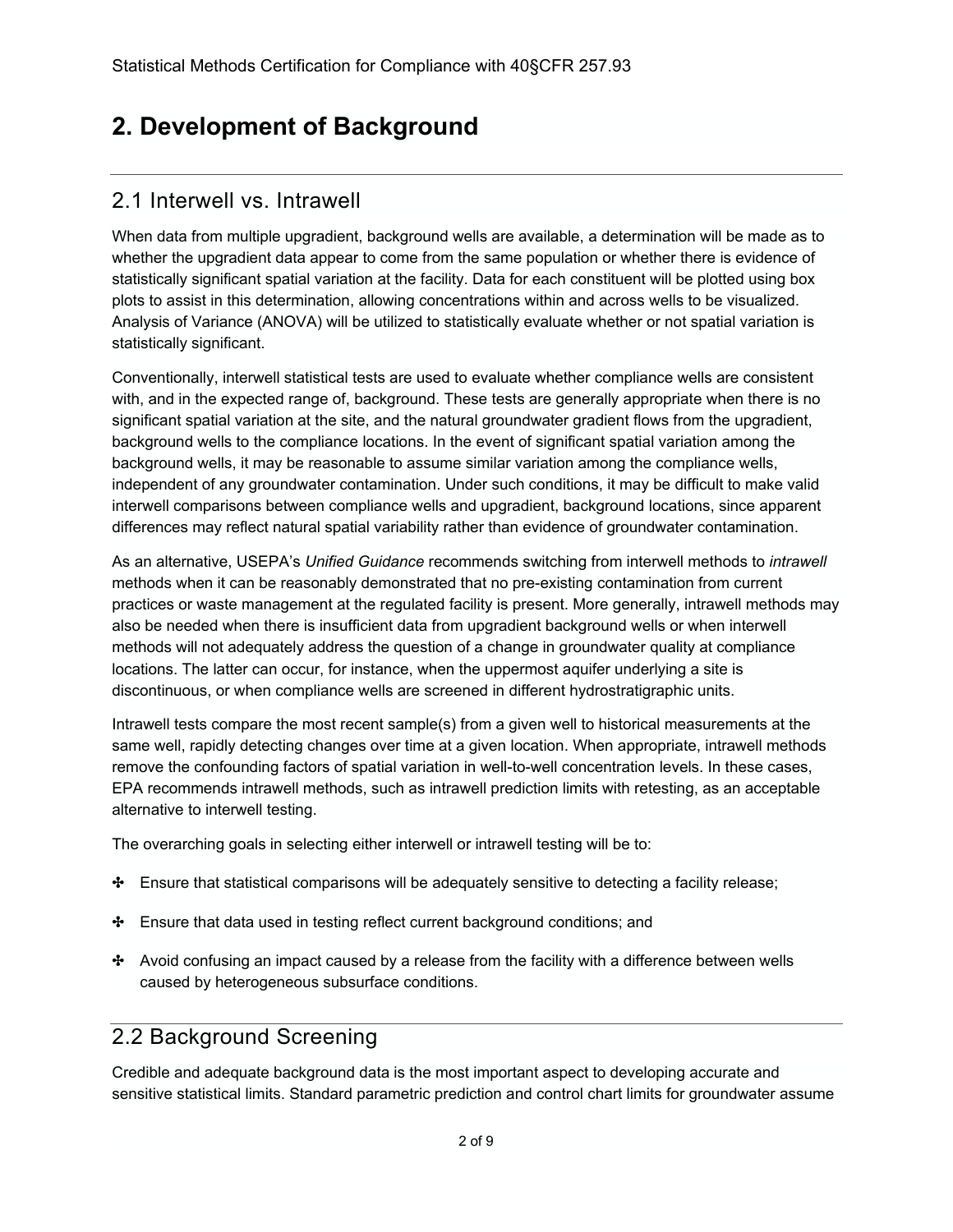that the background data (1) are representative of current background conditions; (2) are statistically stable over time (i.e., not trending); (3) do not include (extreme) outliers; (4) include a sufficient number of samples to accurately estimate the variability in the underlying groundwater population, and thus be sensitive to a persistent change in groundwater concentrations; and (5) can be normalized, possibly via transformation. Non-parametric prediction limits — including rank-based and bootstrap methods — also rely on assumptions 1-4, but do not require that the data can be normalized (assumption 5).

To test these assumptions, any proposed background data will be screened prior to constructing statistical limits. Time series plots and formal trend tests will be used to check stability. The statistical pattern of the data along with the history and hydrogeology of the site will be used to gauge how well the data mimic current background conditions.

To handle potential outliers, one of two basic approaches will be utilized: (1) the **standard** method involves box plots and formal parametric outlier tests to identify, check for, and exclude any confirmed outliers, while (2) the **robust** method involves down-weighting of any potential outliers and the use of weighted, robust versions of standard statistical estimates (e.g., robust prediction limits) to curtail the influence of outlying values even when not formally excluded from the analysis. Robust methods have the advantage of bypassing sometimes uncertain judgments about whether specific observations are indeed outliers and can be adapted to cases where formal outlier testing is difficult, for instance, when the detection rate is low.

If average background concentration levels are changing over time (i.e., trending), the prospective background data may need to be truncated, removing older data to ensure that the resulting limits continue to represent current natural conditions. Confirmed outliers will either be flagged and de-selected from prospective background data prior to establishing statistical limits or will be down-weighted using alternate techniques robust to the presence of possible outliers, as discussed above. Any values flagged as outliers will be summarized in periodic reporting.

Probability plots and normality tests, adjusted for the presence of non-detects (Cameron, 2017), if any, will be used to identify and test best-fitting distributional models for the background data. If the data can be closely fit to a normal distribution (i.e., 'normalized') — possibly via mathematical transformation then a parametric prediction limit or control chart will be constructed. If the data cannot be normalized, a nonparametric rank-based or bootstrap prediction limit will be constructed instead. Non-parametric methods will also be considered when the skewness and pattern of the background data result in unrealistic and likely inaccurate parametric estimates.

The size of the background dataset impacts both the accuracy (false positive rate) and sensitivity (statistical power) associated with a prediction limit or control chart comparison. The CCR rule requires at least 8 baseline samples prior to the start of statistical analysis and evaluations, but often more background data is needed to meet EPA performance requirements for groundwater tests, especially at larger well networks. These requirements are discussed below (**Section 3.1**).

#### 2.3 Periodic Updating of Background

Background data will be updated for interwell statistical limits by consolidating more recent sampling observations with historical background data at least every five years. Any new outliers in the combined background data will be either (1) flagged and removed, or (2) down-weighted prior to construction of statistical limits. This updating process will not only increase the background sample size but will also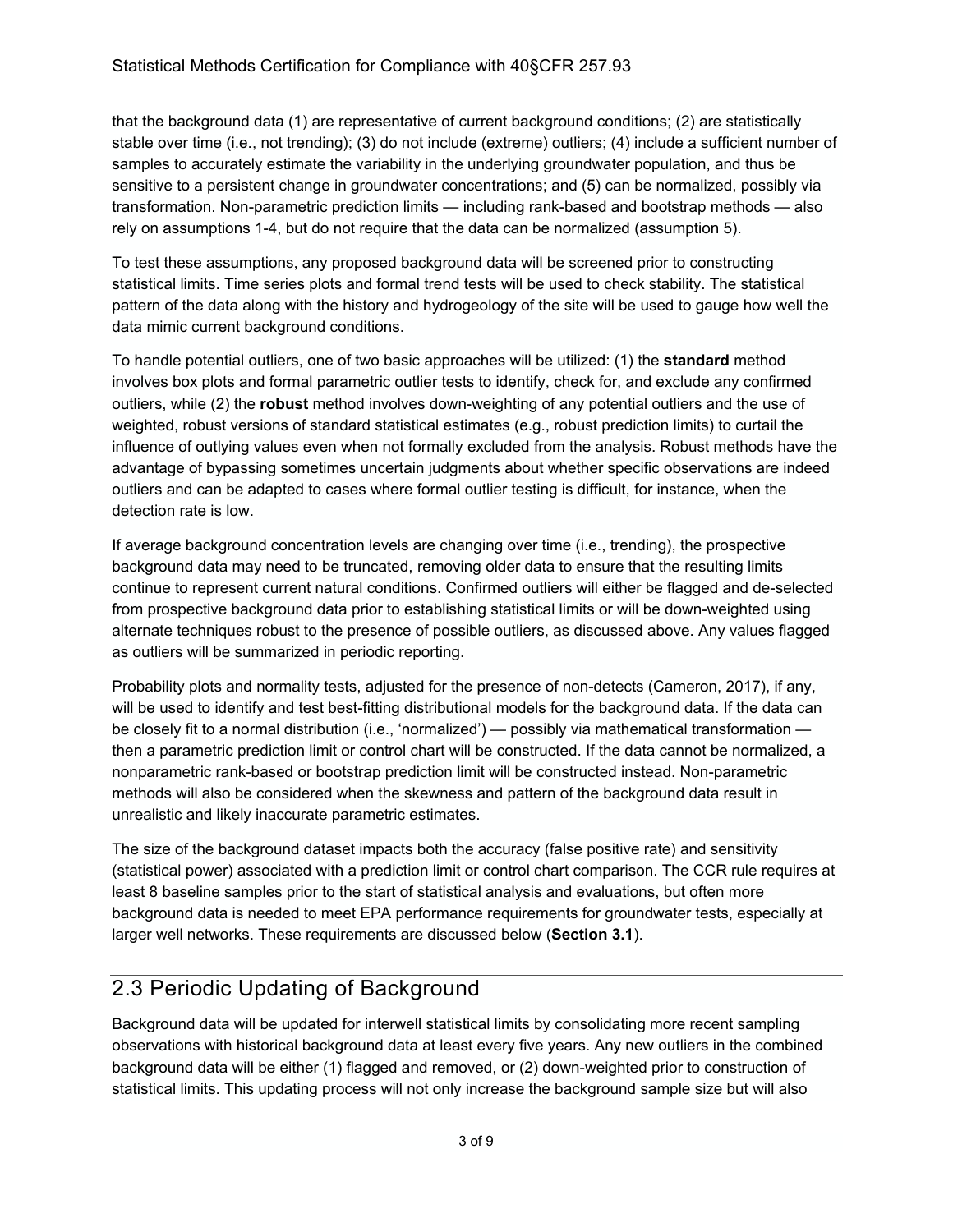reduce the incidence of false positives when using nonparametric prediction limits and increase the statistical power of parametric prediction or control chart limits.

For intrawell statistical limits, a similar consolidation of the site-specific intrawell background data will be done after every four new sampling events, with a similar inspection for new outliers. Since subtle trends or changes in the intrawell background observations can additionally impact the accuracy and potential bias of the updated statistical limits, two-sample tests and trend tests of the current background vs. the new candidate background observations will be run to ensure the older and newer data are comparable and can be combined prior to any statistical update. If the enlarged background data pool shows a significant trend or a significant difference in the newer measurements, the intrawell background will be re-examined and reconfigured as necessary to ensure it reflects current, but uncontaminated, conditions at the well.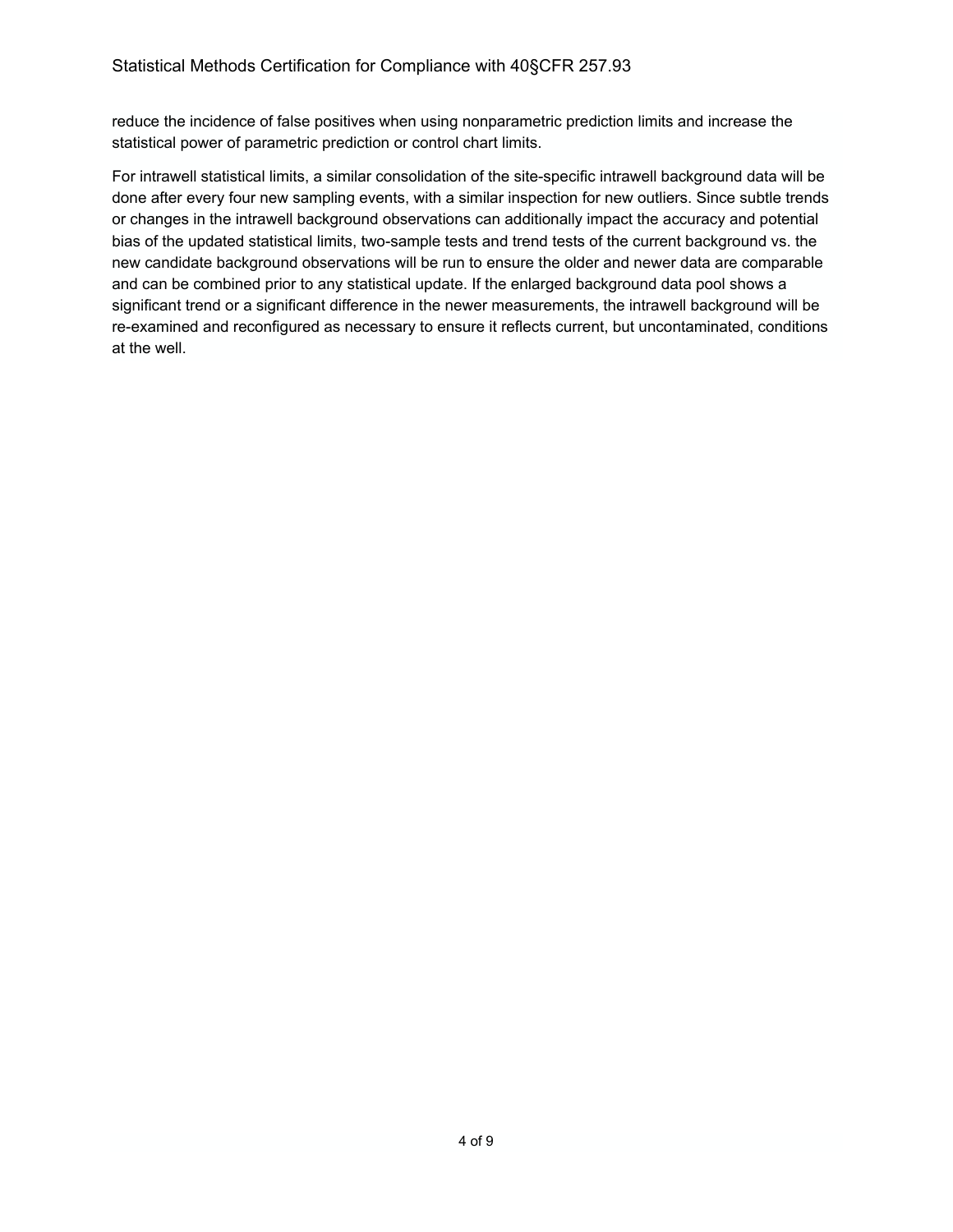## **3. Detection Monitoring Tests**

Prediction limits are recommended by USEPA as a primary technique for detection monitoring. The detection monitoring methods described herein are in accordance with 40 CFR § 257.93(f)(3). Prediction limits are statistical thresholds estimated from background. If any new compliance observation exceeds the upper prediction limit, a potential statistical exceedance will be flagged. Retesting will then be conducted by collecting one or more independent resamples of the same well-constituent pair to confirm or disconfirm the initial exceedance. Any confirmed exceedance will be recorded as a statistically significant increase (SSI).

To conduct retesting, the pass one-of-m method, as described in the *Unified Guidance* (Chapter 19), allows for an efficient plan to confirm or disconfirm a potential SSI over background identified during detection monitoring. Depending on the background sample size, the target site-wide false positive rate, and the available time period in which to collect independent resamples, either a 1-of-2 or 1-of-3 method will be used when retesting is needed.

Under the CCR rule, prediction limit tests will initially be implemented for all detected Appendix III parameters. Note that one parameter, pH, will require both upper and lower prediction limits. In that case, a potential SSI will be flagged whenever a new compliance measurement is either less than the lower statistical limit or higher than the upper statistical limit.

Parameters with all non-detects in background do not require formal testing but will be evaluated using USEPA's Double Quantification Rule (DQR). The DQR assumes that a significant change in groundwater quality has occurred whenever two consecutive detections of a parameter are observed after no previous detections. It is similar in nature to a nonparametric prediction limit with a single retest (1-of-2).

### 3.1 Statistical Performance Requirements

The Unified Guidance recommends two general criteria when designing a statistical detection monitoring program in order to meet Resource, Conservation and Recovery Act (RCRA) (and, by reference, the CCR Rule) statistical performance requirements: (1) an annual site-wide false positive rate (SWFPR) of no more than 10%, and (2) statistical power of a site's 'weakest' test greater than or equal to the minimum benchmark power represented by the EPA reference power curves.

The first criterion informs the accuracy of statistical testing, limiting the occurrence of spurious (false) SSIs. The second criterion guides the sensitivity of testing, ensuring an adequate chance of identifying real changes in groundwater quality. In practical terms, the annual SWFPR is distributed evenly among the total number of well-constituent pairs and among the total number of statistical evaluations per year. Statistical limits will be constructed with sufficient background size and retesting in order not to exceed the per-pair portion of the overall false positive risk. Similarly, site-specific power curves associated with each distinct type of test will be constructed and compared to the EPA reference power curves to ensure adequate statistical power.

The CCR Rule indicates that if an SSI over background is confirmed for one or more Appendix III constituents during detection monitoring (that is, after all necessary retesting has been conducted), then the owner or operator of the CCR unit must, within 90 days: 1) establish an assessment monitoring program, 2) demonstrate that a source other than the CCR unit caused the SSI over background, or 3) demonstrate that the SSI over background resulted from error in sampling, analysis, statistical evaluation,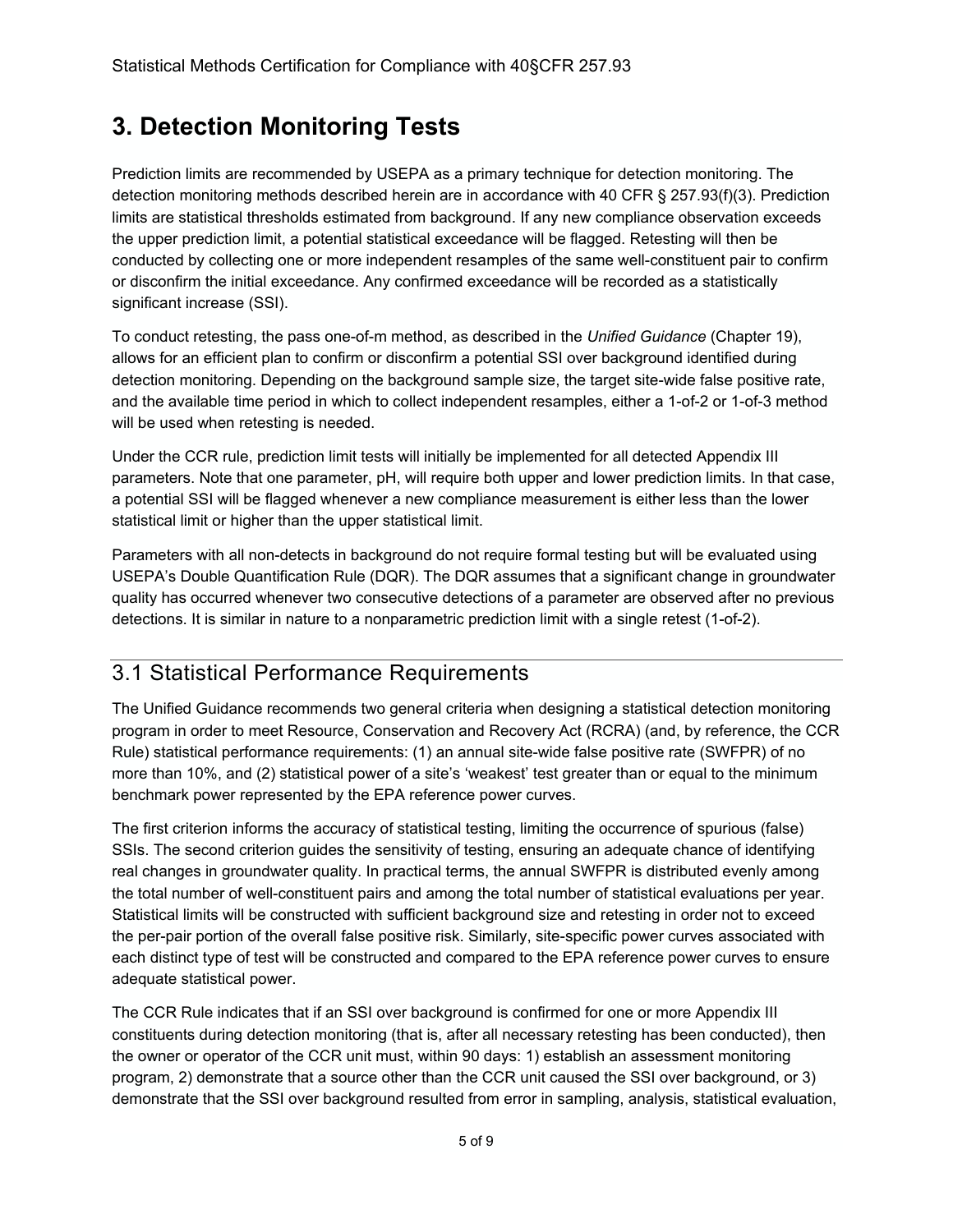or natural variation in groundwater quality. Note that one parameter, pH, will require both upper and lower prediction limits. In that case, a potential SSI will be flagged whenever a new compliance measurement is either less than the lower statistical limit or higher than the upper statistical limit. Written documentation must also be completed and certified by a qualified professional engineer within the 90-day timeframe.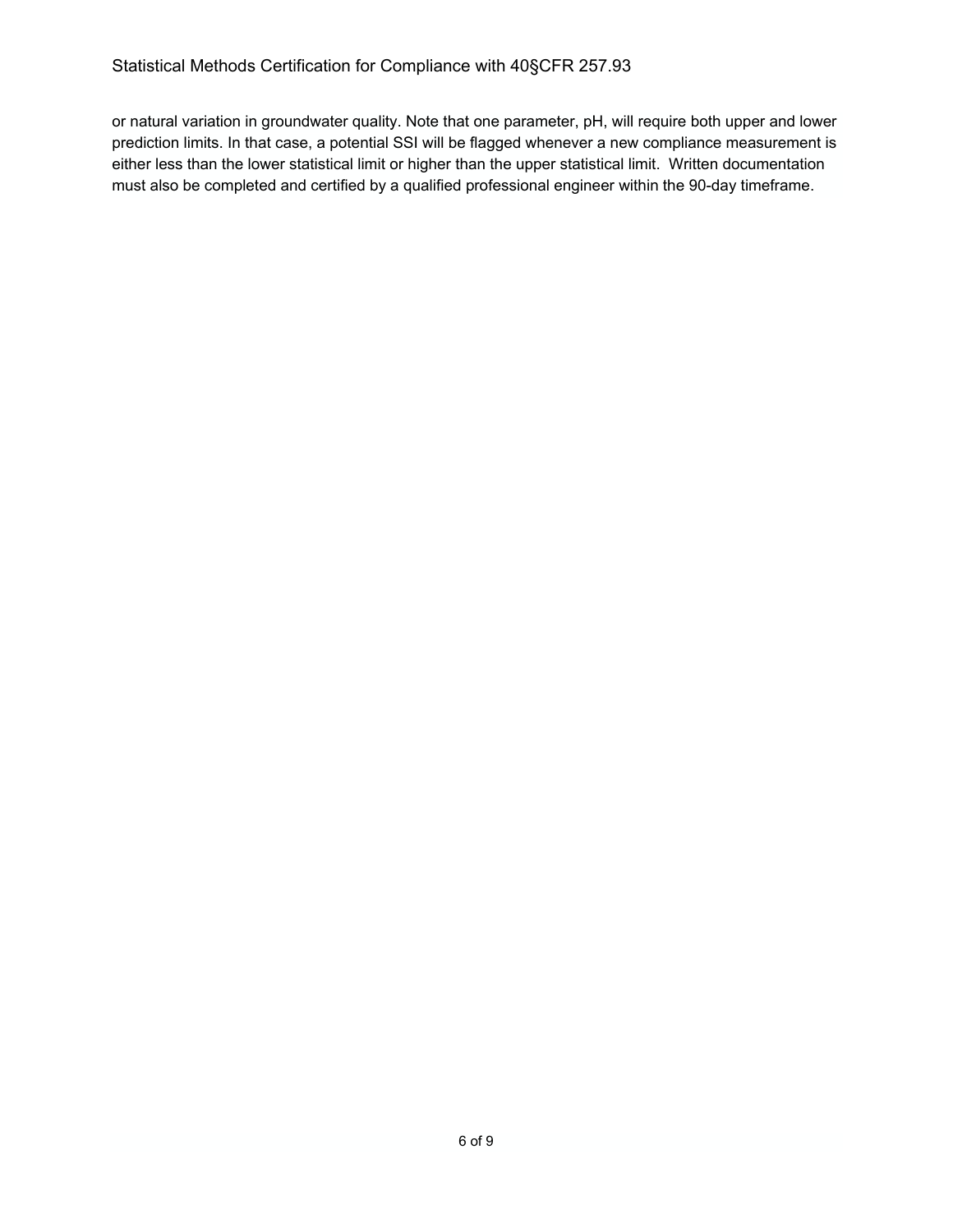### **4. Assessment Monitoring and Corrective Action**

The methods described herein for assessment monitoring or corrective action — confidence intervals (and its variant confidence bands) — are consistent with Unified Guidance recommendations and are also justified under method/paragraph (5) of Section 257.93(f), namely "Another statistical method that meets the performance standards of paragraph (g) of this section."

To implement assessment monitoring, the CCR rule requires that all Appendix IV constituents be sampled, with any detected parameters added to the list of parameters sampled semiannually. To statistically evaluate these parameters for the CCR Unit, concentration data will be compared to Groundwater Protection Standards (GWPS) through the use of confidence intervals or their variant, confidence bands. A confidence interval is recommended and appropriate when the monitoring data do not exhibit a statistically significant trend. A confidence band is more appropriate when a trend is present. The GWPS for each constituent will be established as either the Maximum Contaminant Level (MCL) or as a statistical limit based on background if either no MCL is available or background concentrations are higher in concentration than the established MCL. On an annual basis, all Appendix IV parameters must be sampled and newly detected parameters added to the list of parameters sampled semiannually.

### 4.1 Confidence Intervals

For each well-constituent pair, a trend test will be run to determine whether there is evidence of a significant trend. If not, a parametric confidence interval around the population mean may be constructed at the 99% confidence level when the compliance data follow a normal distribution. Alternatively, a confidence band approach, as described in Section 4.2, below, may be applied.

If using a confidence interval approach, non-parametric bootstrap confidence intervals may be constructed if the data do not pass a normality test, due to skewness or other reasons. The accuracy of non-parametric intervals, including the bootstrap, depends in part on the number of observations used to construct the interval. When a well-constituent pair does not have sufficient sample size to ensure high statistical accuracy, a confidence interval with potentially less accuracy will be constructed but updated after each new sampling event until the desired accuracy is reached. The pair will also continue to be reported and tracked using time series plots and/or trend tests until enough data are available.

In assessment monitoring, a well is determined to be out of compliance, and has a statistically significant level (SSL), when the lower confidence limit (LCL), and thus the entire interval, exceeds the GWPS, as discussed in USEPA's *Unified Guidance*. Assessment of corrective measures is initiated within 90 days, with remediation efforts evaluated through the continuing use of confidence intervals and confidence bands to determine remedial effectiveness.

### 4.2 Confidence Bands

If the compliance data at a given well-constituent pair show evidence of a significant trend, a linear regression line will be fit to the data and a confidence band with 99% confidence will be constructed around the trend line. Confidence bands will only be constructed on pairs with at least four independent samples. This approach may also be applied in the absence of a significant trend.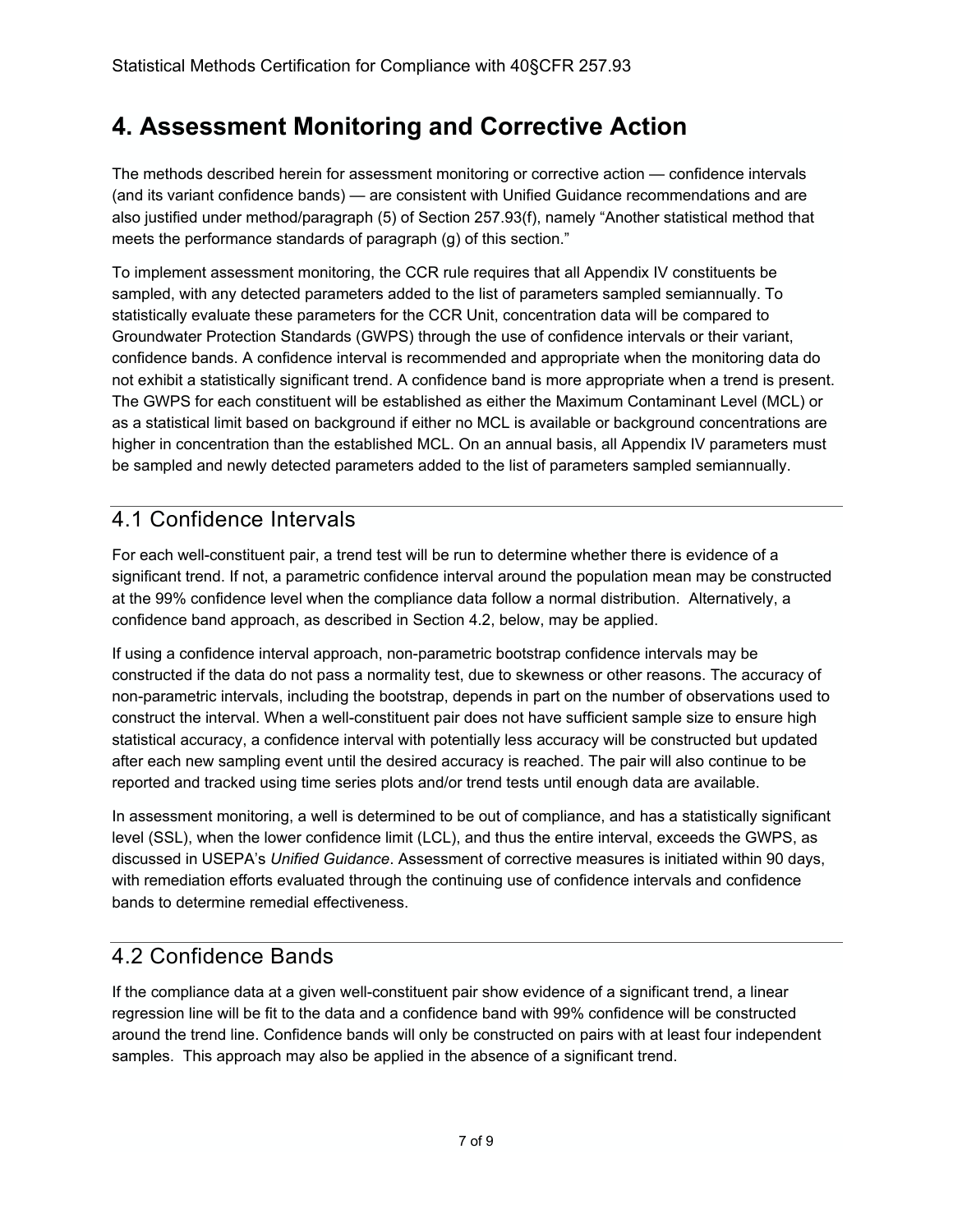To evaluate compliance with regulatory standards, the lower edge of the confidence band at the most recent sampling event will be compared to the GWPS. If the lower edge exceeds the GWPS at that point in time (thus guaranteeing the entire vertical cross-section of the band also exceeds the GWPS at that point), an SSL will be recorded. If the lower edge of the band does not exceed the GWPS, no SSL will have occurred. As new sampling events are collected, the trend estimate will be updated along with the confidence band.

### 4.3 Corrective Action

If and when the assessment of corrective measures is initiated, this information will be placed in the operating record and, if possible, an alternate source demonstration (ASD) will be made. If there is evidence of an SSL above GWPS or if an ASD is not made regarding any SSL above GWPS, efforts will be made to characterize the nature and extent of the release.

Once remediation activities begin, semiannual sampling will continue and confidence intervals and/or confidence bands will monitor the progress of remediation efforts. Confidence intervals and bands are compared to GWPS or other risk-based criteria to determine when clean-up levels are achieved.

Although in corrective action the same statistical techniques are used, the manner of the comparison is different from that in assessment monitoring. In corrective action a well-constituent pair is declared 'clean' when the entire confidence interval or cross-section of the confidence band at the most recent sampling event falls *below* a specified clean-up limit or GWPS (i.e., the upper confidence limit [UCL] or upper confidence band [UCB] falls below the regulatory limit). Alternatively, compliance is achieved when the lower confidence limit (LCL) or lower confidence band (LCB) for every Appendix IV parameter does not exceed the GWPS for a period of three consecutive years.